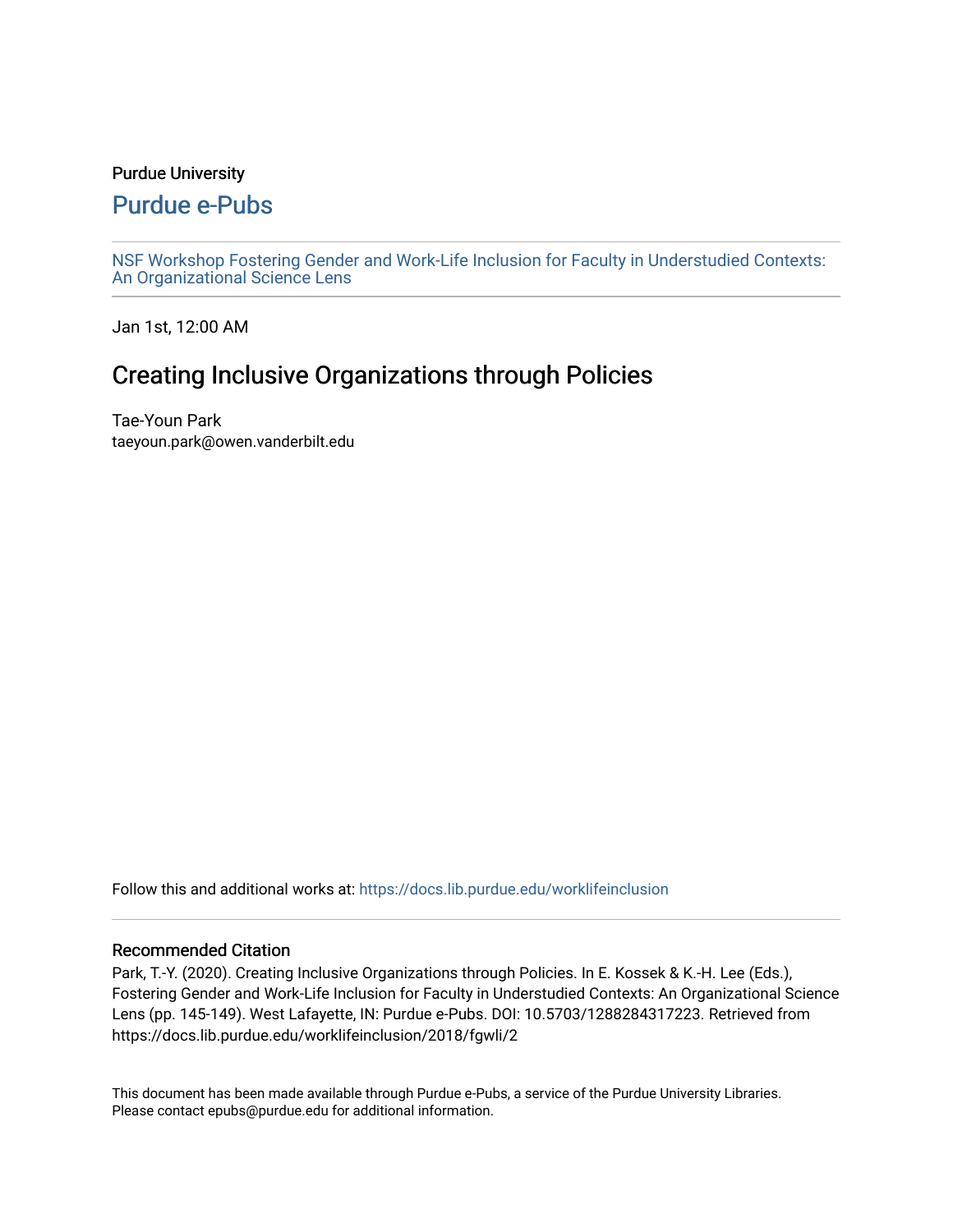### **Creating Inclusive Organizations through Policies**

Tae-Youn Park<sup>1</sup> Cornell University

#### **Employment Relationship and Workplace Inequality**

 The advancement of technology, accompanied by increasing competition in the business environment, has led to a fundamental shift in organizations' employment strategies. In the past, the dominant employment system was a closed, internal labor market-oriented system, characterized as internal hierarchical ladders, career-long training programs, and the consideration of seniority and loyalty in the distribution of rewards (e.g., pay, promotion). Nowadays, employment systems are becoming more open to external markets and institutional pressures, characterized as frequent employee movements in and out of the organization (at all hierarchical levels), and the merit-based (i.e., performance, competence, efforts, abilities-based) reward distribution. The U.S. Bureau of Labor Statistics report (2018) indicates that annual employee separation rates (quits, layoffs, etc.) have been steadily and continuously rising over the years, from 38.1% in 2013 to 43.0% in 2017.

 By definition, merit-based employment systems may be expected to reduce workplace discrimination and inequality; employee rewards will not be determined by their merit-irrelevant factors such as gender, age, race, and other demographic characteristics. Unfortunately, however, workplace inequality persists despite the widespread norm of merit-based rewards (World Economic Forum, 2015). More alarmingly, merit-based employment systems do not only fail to improve workplace equality but also contribute to increasing inequality, namely "the paradox of meritocracy" (Castilla & Benard, 2010). That is, as the organization emphasizes the norm of meritocracy, employees are more likely to make unfair, biased decisions because the organization's culture makes people feel that they can express their own beliefs, which often suffer from biases and stereotypes.

 Then a critical question arises: how can organizations create (or maintain) an inclusive culture when their employment systems are changing toward merit-based ones?

#### **Creating Inclusive Organizations through Policies and Practices**

 To retain and be more inclusive of diverse individuals, especially minority and low status groups, it is important to design and implement policies and practices that support their diverse needs. In my review of the management and organization literature, however, the

 $1$  Dr. Park was at Vanderbilt University at the time of the workshop.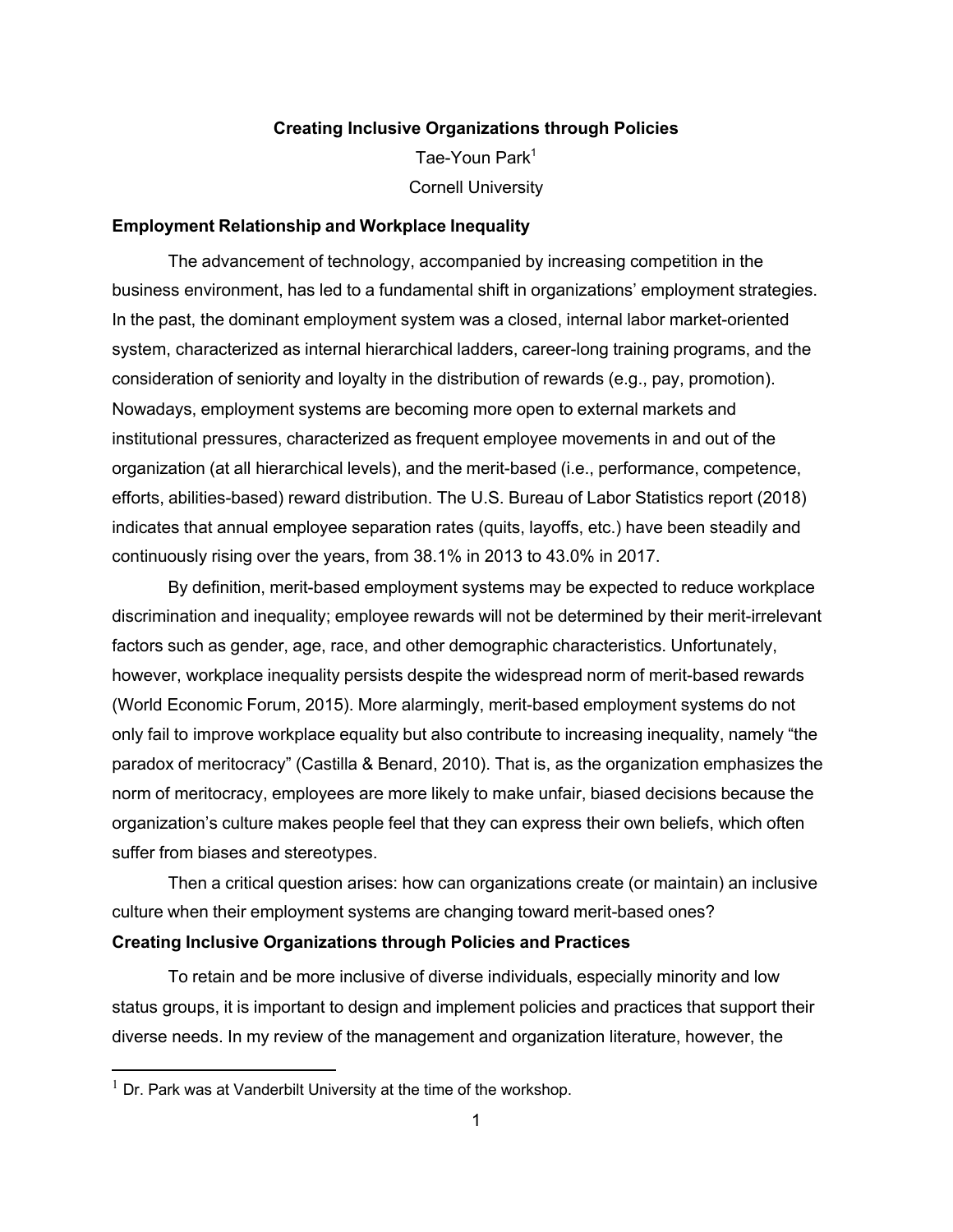discussion on creating inclusive culture has frequently been limited to training leaders and employees to be mindful about their (explicit and implicit) biases against minority groups, relatively lacking the discussion on ways to design and use inclusion-supportive policies and practices. Below, building on a recent study (Park, Lee, & Budd, 2019), I identify four important considerations—availability, awareness, affordability, and assurance—in using policies and practices for the creation of inclusive organization.

 First, to be inclusive, organizations should offer policies that help minority employees continue their career without experiencing career interruptions. For example, compared against male employees, female employees tend to experience more challenges in balancing work and family lives, partly due to the social norms about their family duties. To help them balance their work and social roles, it is important to make flexible work policies *available* to them. Flexible work policies can be both formal—for example, (paid) maternity leave, flexible schedules, occasional telecommuting, routine telecommuting, part-time work, compressed work weeks, and job shares—and informal ones (e.g., mentoring, networking). There are three parties who can contribute to the adoption of flexible work policies. An obvious party might be organizational decision makers such as CEOs and top management teams. Research shows that the diversity of the top management team facilitates the adoption of inclusive, and lesbian, gay, bisexual, and transgender (LGBT)-friendly policies (Everly & Schwarz, 2015). Also, national policy makers can facilitate the adoption of flexible policies; for example, in the United States many state governments are actively enacting the law of making maternity leave from unpaid to paid.

 Another, less discussed but important facilitator of inclusive policies is labor unions. Through collective voice mechanism, unions can prompt the organization to design employment policies towards ones desired by the employees (Berg et al., 2014).

 Second, when available, it is important to make employees *aware* of the policy's availability. It is well-recognized that the mere presence of policies does not guarantee their use. Kramer (2008) analyzed a nationally representative data set and showed that about 15% of workers were not aware that they were eligible to use parental and family leave based on the Family and Medical Leave Act (FMLA). Similarly, organizational researchers recognize that employees often do not have a shared understanding about their organizations' policies and practices, and the underlying philosophy and intentions of those policies (Bowen & Ostroff, 2004). A handful of research investigated ways to enhance employee awareness and understanding about employment policies (e.g., flexible work policies). Kim, Su, and Wright (2018) show that when supervisors better understand employment policies through their strong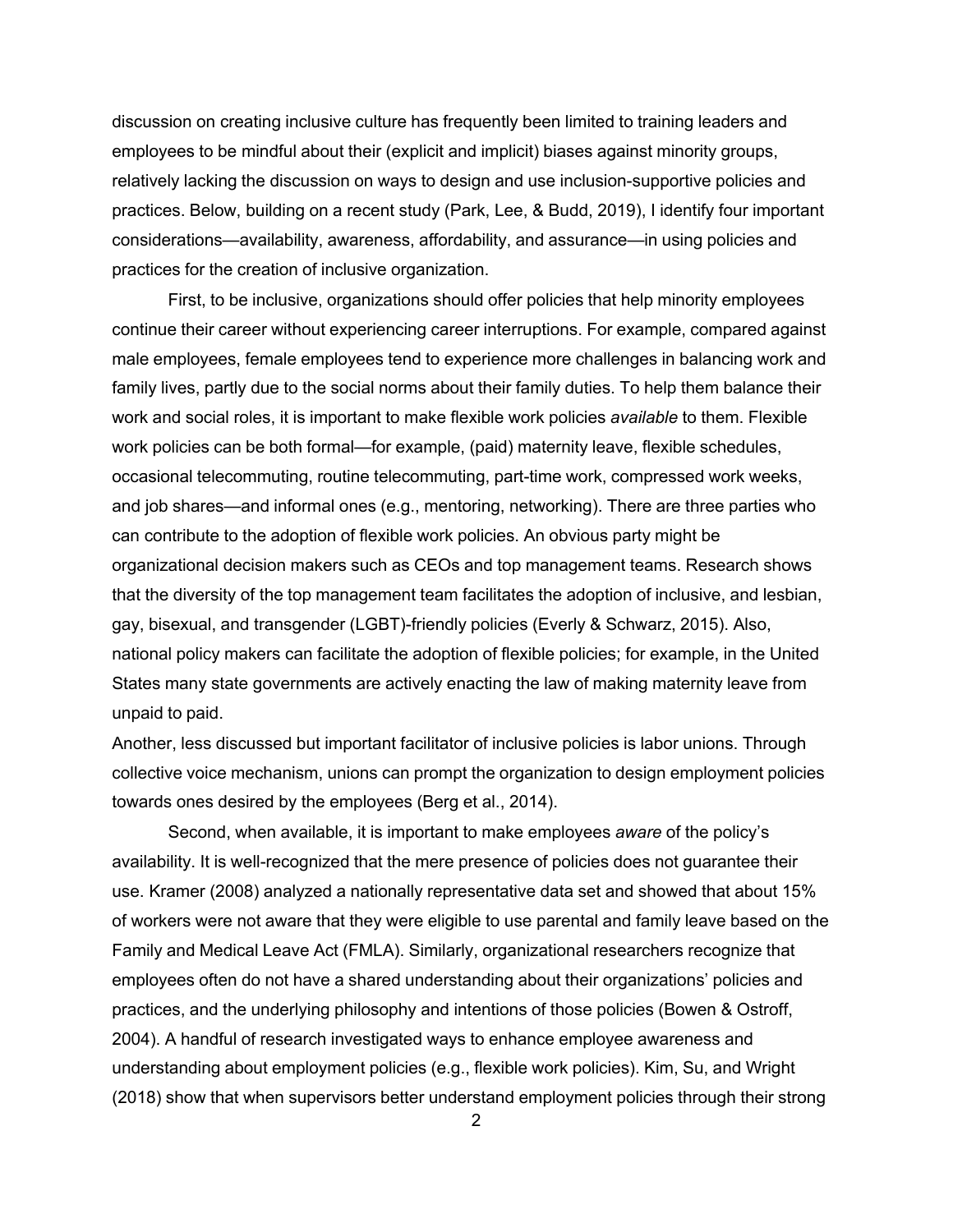connections with HR managers, employees under the supervisors share the high understanding of employment policies. In addition to communication via supervisors, use of other communication methods such as newsletters, website, and training can also be an effective way to enhance employee awareness (Park et al., 2019).

 Third, once aware, employees should be able to *afford* to use inclusive policies. For example, regarding the maternity leave policy, many employees, especially low-income employees, cannot afford to use it even though the government protects employee rights to use it via FMLA, because they cannot afford the income loss during the leave period. Hence, it is critical to provide sufficient financial and time support to employees when offering inclusive policies. Employers and policymakers, by designing the policies with sufficient financial/time supports, can certainly enhance affordability of inclusive policies. In addition, research also shows that employees' negotiation skills, and/or their collective bargaining power (via unions), can enhance affordability as well, because supervisors and employers can adjust policies to meet personal needs (Hornung, Rousseau, & Glaser, 2008).

 Lastly, and critically, organizations should give *assurance* to employees that they won't be penalized by the use of inclusive policies. It is well-documented that using inclusive policies can lead to negative career outcomes such as wage growth decline and lower promotion opportunities (e.g., Kalev, Dobbin, & Kelly, 2006; Leslie et al., 2012). Unfortunately, however, ways to address such negative consequences (i.e., assure employees that they won't experience negative outcomes) are relatively less well-known. For example, in describing the state of gender research, Kossek and Buzzanell (2018) put, "most of the research on gender equality does a better job at *describing* problems in human resources practices and organizational structures and climates than in coming up with evidence-based *solutions* to address women's underutilization at the top of organizations and across professions" (p. 814). Albeit limited, enhancing organizational accountability and transparency seem to be an effective way to prevent demographic-based biases (e.g., Tetlock, 1983). That is, accountability and transparency motivate individuals to process information in a more analytical and careful way, thus facilitating fair and equitable decisions (Castilla, 2015). In addition, establishing a formal grievance procedure could be another way to help employees feel assured that they are protected from unfair treatments (Park et al., 2019).

### **Conclusion**

 Creating an inclusive culture is becoming more challenging as many organizations are actively adopting the norm of meritocracy as part of their culture. I suggest ways in which

3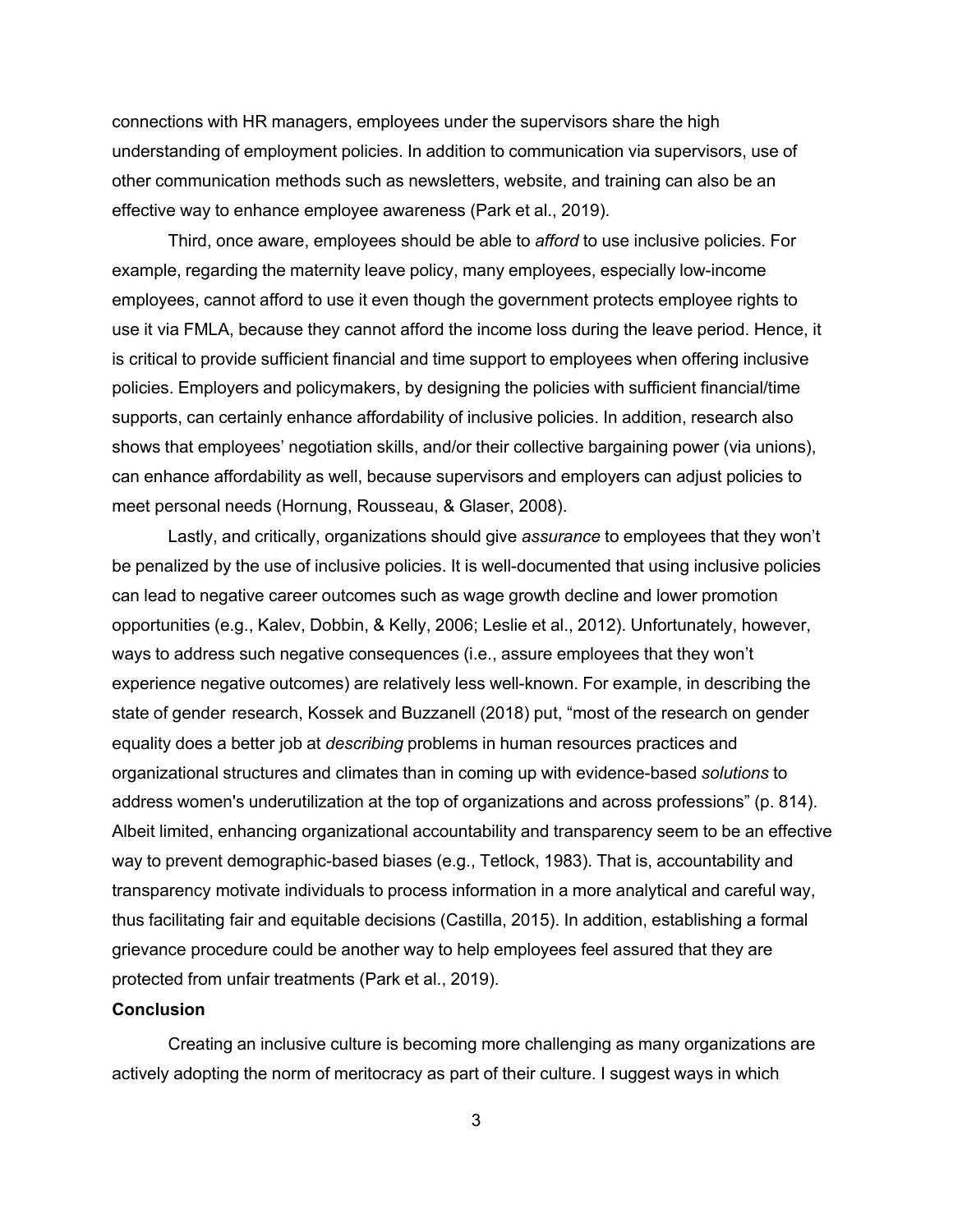organizational policies and practices can be used to create an inclusive organization. In designing and facilitating the use of inclusive policies, organizations should consider whether necessary policies are available to employees, whether employees are aware of those policies, whether employees can afford to use the policies, and whether they get assurance that they can use the policies without being concerned about negative outcomes.